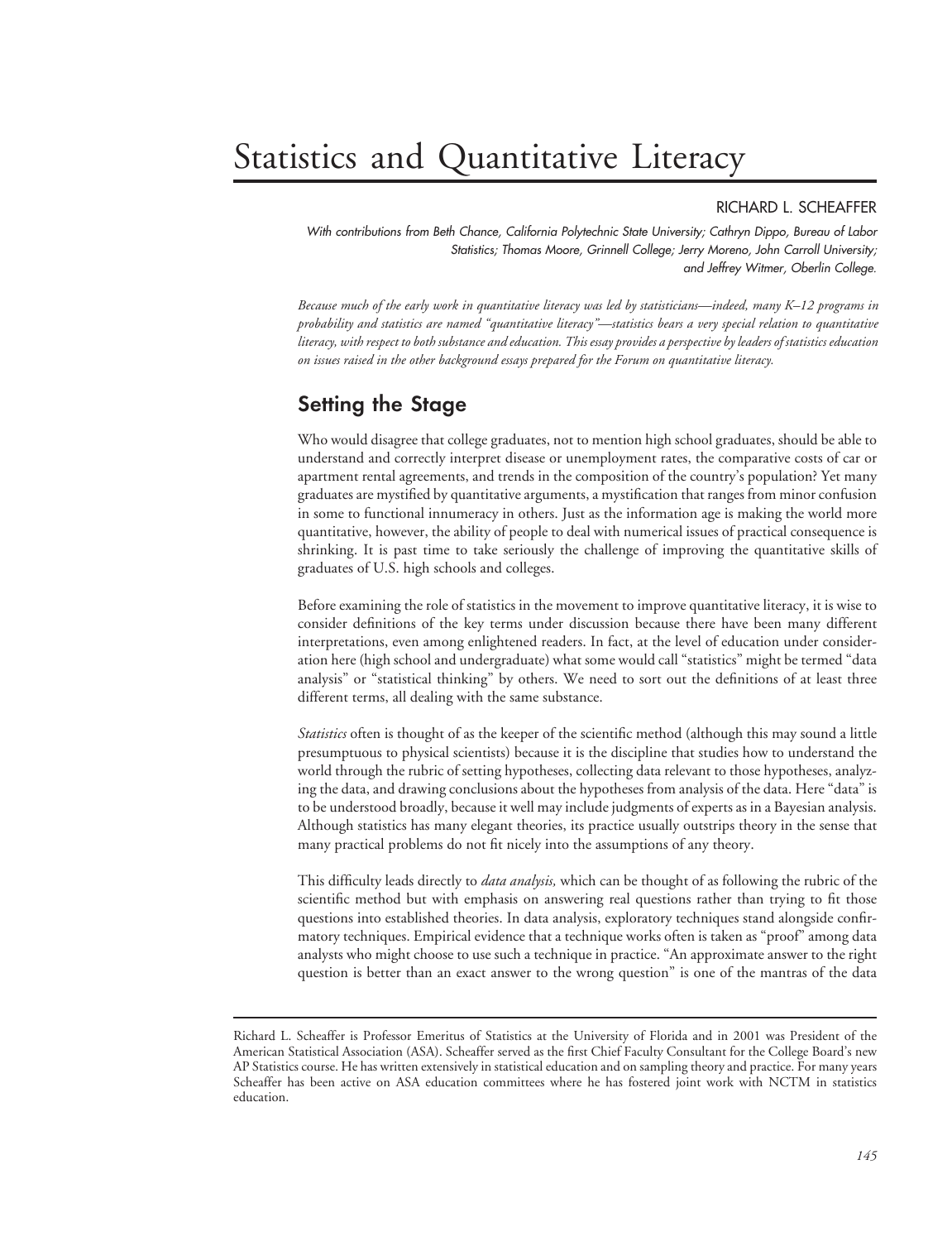analyst, the supreme example of whom is the late John Tukey (Tukey 1962). In today's complex world, data analysis is what most statisticians actually practice, and so it is quite appropriate that the subject be referred to as data analysis in standards and guidelines.

In reality, full-bore data analysis is more than most people need to deal with the statistical issues of everyday life and work. As a result, the third term, *statistical thinking,* comes into play. Statistical thinking is essential for anyone who wants to be an informed citizen, intelligent consumer, or skilled worker. It is the backbone of the contemporary emphasis on quality improvement because all levels of employees in a firm, from the CEO to the janitor, must have some notion of statistical thinking if a firm is to operate optimally. Using a quality-improvement definition, statistical thinking involves viewing life as made up of processes and viewing all processes as having variation. Once understood, variation can be broken down into that which can be reduced and that which must be managed.

This most basic of the three statistical terms might sound the most abstract, but we must keep in mind that processes can be simple and the sources of variation fairly obvious. Figuring out the gas mileage of a car is a process subject to variation, the most obvious sources of which are perhaps the grade of gasoline used and the style of driving. A person's health is likewise subject to variation, but here the sources of variation are many and sometimes difficult to detect. It is statistical thinking that keeps people from making rash decisions when accidents increase this month over last or one school has a slightly lower test score average than another school. The inherent variation in processes must be considered to determine whether change can be attributed to any cause other than pure chance.

Some might further differentiate between statistical thinking and *statistical literacy,* giving the latter a less formal definition than one involving processes and their variation. The ability to read a newspaper critically often is used as an attribute of a statistically literate person. The books by David Moore (2001) and Jessica Utts (1999) are good references for courses on statistical literacy, as is the Web-based Chance course (see www.dartmouth.edu/  $\sim$ chance). Because statistical thinking and statistical literacy are so close in the larger scheme of things, this essay uses the term statistical thinking when referring to this level of statistical education (which also may reduce the confusion over the many uses of the word *literacy*).

As to the definition of *quantitative literacy* (QL), two of the many possibilities adequately cover the topic for purposes of this essay. The British report *Mathematics Counts* (Cockcroft 1982) popularized the term *numeracy* and defined it in part as "an 'at homeness' with numbers and an ability to make use of mathematical skills which enables an individual to cope with the practical demands of everyday life"(Cockcroft 1982, 11). More recently, the International Life Skills Survey, as quoted in *Mathematics and Democracy: The Case for Quantitative Literacy* (Steen 2001), offers a slightly broader definition of quantitative literacy as an "aggregate of skills, knowledge, beliefs, dispositions, habits of mind, communication capabilities, and problem-solving skills that people need in order to engage effectively in quantitative situations arising in life and work" (Steen 2001, 7).

There are strong ties between statistical thinking, data analysis, and quantitative literacy in terms of historical developments, current emphases, and prospects for the future. As pointed out in *Mathematics and Democracy* (Steen 2001), the American Statistical Association (ASA) conducted a National Science Foundationfunded project called Quantitative Literacy in the mid-1980s that produced materials and workshops to introduce mathematics teachers at the middle and high school levels to basic concepts of data analysis and probability. The project was built around a hands-on, active learning format that involved student projects and appropriate use of technology.

The ASA QL program was motivated by the Schools Project in England that had introduced statistics into the national curriculum, using the report *Mathematics Counts* (Cockcroft 1982) as one of the supporting documents. This report noted that statistics is "essentially a practical subject and its study should be based on the collection of data . . . by pupils themselves." To this end it urged "in-service training courses on the teaching of statistics not only for mathematics teachers but also for teachers of other subjects" as well as "teaching materials which will emphasize a practical approach" (Cockcroft 1982, 234). Even then, 20 years ago, the Cockcroft commission recognized that "micro-computers . . . offer opportunities to illuminate statistical ideas and techniques" (Cockcroft 1982, 235). All these points were taken to heart by the ASA QL team, and all are still valid concerns.

The emphasis on statistical thinking and data analysis that was introduced in Britain migrated to Canada and was picked up as a main theme for U.S. K–12 education by a Joint Committee of the ASA and the National Council of Teachers of Mathematics (NCTM). The ASA-NCTM QL project served as a model for the data analysis and probability strand in *Curriculum and Evaluation Standards for School Mathematics* published by NCTM (1989), a strand that is even stronger in the updated edition (NCTM 2000).

The movement to include data analysis and probability in the school mathematics curriculum thus has some of the same historical roots as the current QL movement, and has similar emphases. Properly taught, statistical thinking and data analysis emphasize mathematical knowledge and skills that enable an individual to cope with the practical demands of everyday life. They also de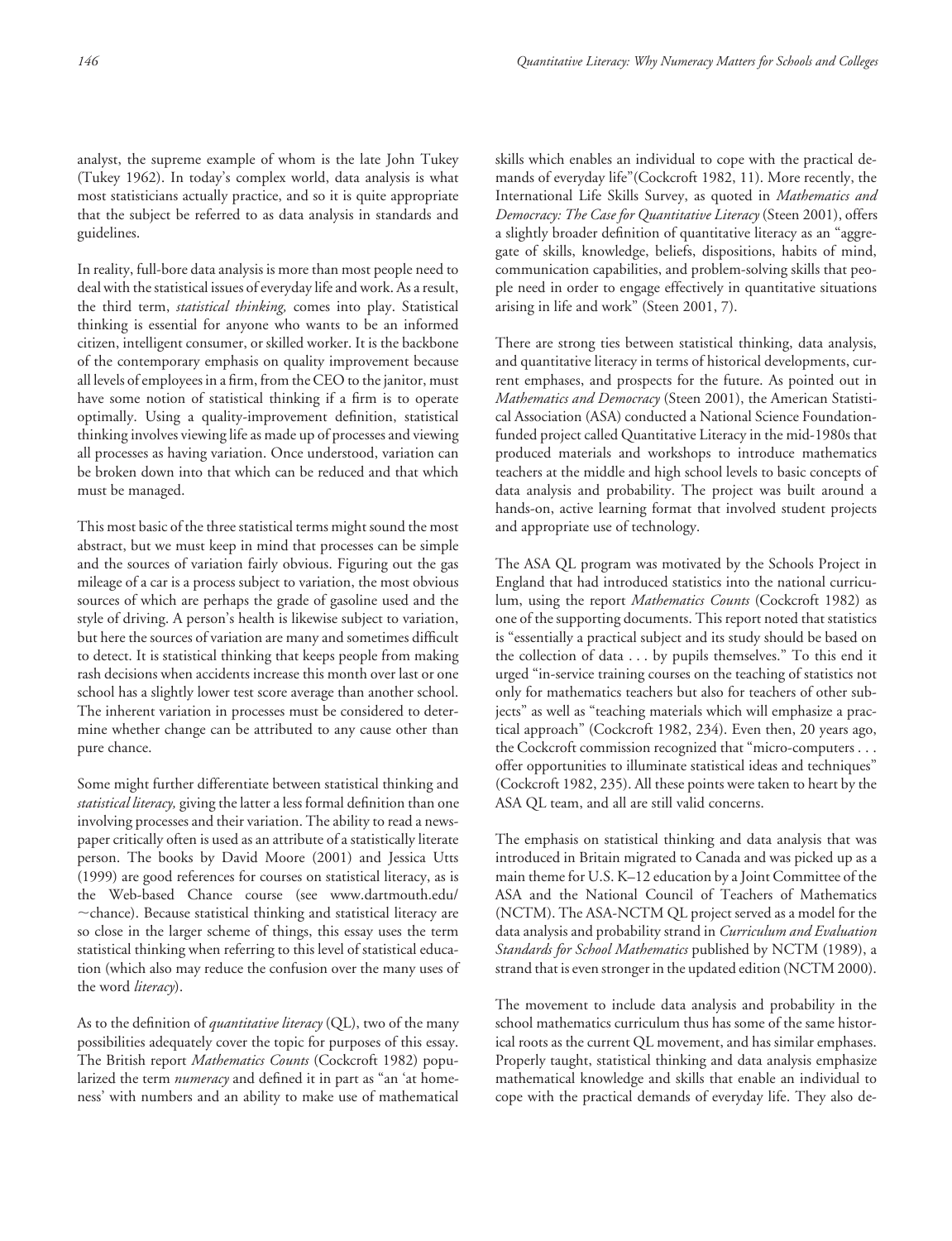velop knowledge, beliefs, dispositions, habits of mind, communication capabilities, and problem-solving skills that people need to engage effectively in quantitative situations arising in life and work. It is no accident that almost all of the examples given in the opening paragraphs of *Mathematics and Democracy* (Steen 2001) are statistical in nature.

Simultaneous with the K–12 effort, many statisticians began emphasizing statistical thinking at the college level. As mentioned above in the discussion of statistical literacy, excellent textbooks and other materials as well as numerous college courses have been developed around this theme. These deal with issues of quantitative literacy in much more authentic ways than almost any mathematics text seems to.

Because statistics and quantitative literacy share so much in common, we hope that statisticians and mathematics educators will work together to build a strong emphasis on QL in the school and college curriculum. Many statisticians would probably disagree with the statement in *Mathematics and Democracy* (Steen 2001) that QL is "not the same as statistics." Indeed, many think that a very large part of QL *is* statistics (statistical thinking or data analysis), just as the Cockroft commission thought that statistics was a large part of numeracy. In what follows, we take a more detailed look at the common ground between statistics and QL and suggest ways of building on that commonality for the good of all.

## **QL and Citizenship**

Patricia Cline Cohen, quoting Josiah Quincy, notes in her essay that one of the duties of responsible government is to provide statistical knowledge about the general welfare of its citizens. Hard data "are to be sought and ought to be studied by all who aspire to regulate, or improve the state of the nation. . ." (Cohen, see p. 7). In fact, the very word "statistics" derives from its use to collect information on and about the state. A good example of the growth of statistics in government can be seen in the development and expansion of the U.S. Census Bureau over the years and the widespread uses to which its data are put. Developing an informed citizenry is one of the tasks of public education and, in light of the emphasis on data within the government, a large part of that task involves improving the quantitative literacy of all citizens. That statistics can be misused by politicians (and others) is one of the reasons citizens need some skill in statistical thinking and reasoning with data.

According to Cohen, statistics are a powerful tool of political and civic functioning, and at our peril we neglect to teach the skills required to understand them. In large measure, Cohen equates quantitative literacy with statistics and makes a strong case for including statistics in everyone's education. With this, statisticians certainly can agree. They would not agree, however, with Cohen's statement that "statistics has become a branch of mathematics." Statistics has many roots, including business, engineering, agriculture, and the physical, social, and biological sciences; it deals with many issues that would not be considered mathematical. Emphasis on context is one such issue; emphasis on the design of studies is another. Although statistics uses mathematics, the key to statistical thinking is the context of a real problem and how data might be collected and analyzed to help solve that problem. Some would say that the greatest contributions of statistics to modern science lie in the area of design of surveys and experiments, such as the demographic and economic surveys of the Census Bureau and the Bureau of Labor Statistics and the experiments used in many health-related studies.

In fact, statistics has much broader uses than its mathematical roots might suggest, and many, including the federal government itself, are attempting to enlighten citizens about the proper collection, analysis, and interpretation of data. One example of this is the effort of the FedStats Interagency Task Force to develop a statistical literacy program for users of the Federal Statistical System. A related effort is embodied in a recent report from the National Research Council entitled *Information Technology Research for Federal Statistics,* which talks about the importance of literacy, visualization, and perception of data:

Given the relatively low level of numerical and statistical literacy in the population at large, it becomes especially important to provide users with interfaces that give them useful, meaningful information. Providing data with a bad interface that does not allow users to interpret data sensibly may be worse than not providing the data at all, . . . . The goal is to provide not merely a data set but also tools that allow making sense of the data. (NRC 2000, 20)

These and other efforts by the federal government to improve statistical literacy are supported by Katherine Wallman, chief statistician of the US government, who said in a 1999 speech (Wallman 1999):

Electronic dissemination is truly a boon to national statistical offices anxious to make their data more accessible and useful—and to user communities equipped to handle the wealth of available information. But this technology remains to a degree a bane, for while we have taken monumental strides in making our nation's statistics electronically available, attention to documentation in electronic media has lagged. And I continue to argue, as I have for almost a decade, that the gap between our citizens' computer literacy and their "statistical literacy" remains significant.

Citizens encounter statistics at every turn in their daily lives. Often, however, they are ill-equipped to evaluate the information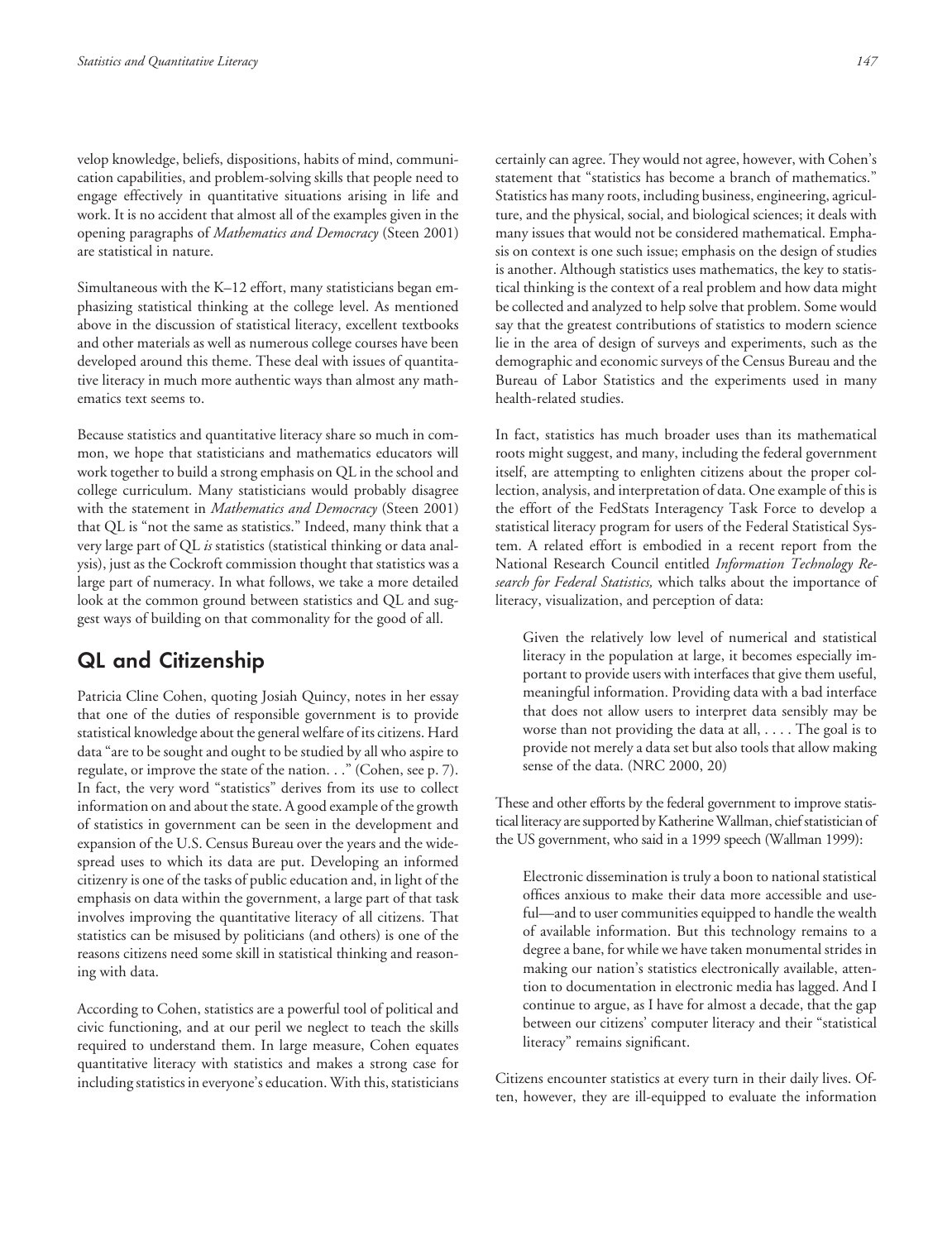presented to them. Fortunately, quantitative literacy initiatives show prospects of enhancing the statistical literacy of the next generation. Our ideal would be students who can use statistics to keep their fingers on the pulse of humanity, as envisioned by the great Belgian statistician and social scientist Adolph Quetelet:

I like to think of the constant presence in any sound Republic of two guardian angels: the Statistician and the Historian of Science. The former keeps his finger on the pulse of Humanity, and gives the necessary warning when things are not as they should be. The Historian . . . will not allow humanity to forget its noblest traditions or to be ungrateful to its greatest benefactors. (Walker 1945, 10)

#### **QL and the Workplace**

Everyone agrees that business needs workers with QL skills, but according to Linda Rosen and her colleagues in their essay, it is not at all clear what those skills are or how urgently they are needed. In fact, the types of skills needed vary from business to business, and it may require some serious research to sort out the best set of skills for the workforce of tomorrow. Rosen offers sound advice, emphasizing notions of communication and cooperation that are similar to skills that often are seen as part of QL itself. In particular, she urges advocates of quantitative literacy to better document the existing level and anticipated need of QL in the workplace, to raise general awareness about the importance of QL in today's workplace, and to engage educators to help upgrade the QL skills of the workforce based on identified quantitative needs (Rosen et al., see pp. 43–52).

These recommendations fit well with current efforts in the statistics community to build bridges between the academic community and business, industry, and government to ensure an effective statistics education for the workforce of the future. Somewhat surprisingly, however, the level of skills attached to quantitative literacy varies greatly among those quoted by Rosen, ranging from merely knowing basic arithmetic to making "judgments grounded in data." If such judgments are thought of in the sense of statistical thinking and data analysis, they are much deeper than basic mathematical skills and require an educational component that is not found in traditional mathematics courses. Statistical thinking has a stochastic component (could this variation be caused by chance alone?) that is essential to intelligent study of business, industry, and government processes.

It is important to realize that data, information, and knowledge are a part of a hierarchy: an event yields observations called *data,* which are collected and processed into *information,* which is analyzed and combined with human intelligence to produce *knowledge*. *Wisdom* is the product of knowledge, judgment, and experience. Such taxonomies are important in new fields such as data mining—the process of discovering knowledge through data. As these fields become increasingly important to society, the statistical aspects of thinking intelligently about data and its uses (and misuses) become critical. Most often, the teaching of statistics only reaches the information stage because moving to the higher stages of knowledge and wisdom requires setting the information inside a framework in which to make intelligent judgments. If statistical thinking is a part of the framework, issues such as context (including the surrounding science) and variation are taken into account. How to go beyond the information level in understanding the world around us is one way to phrase the key intellectual challenge of QL. Statisticians surely agree with those cited by Rosen who argue that the core mathematics curriculum must be "something more than arithmetic proficiency."

Although business leaders may be confused about the details of what QL is and how much of it they want, as Rosen suggests, most enlightened leaders of business and industry see the advantages of quantitative thinking quite clearly in at least one area, that of quality control and productivity improvement. The total quality management (TQM) effort is giving way to the Six Sigma improvement initiative, which has become extremely popular in the past several years. In addition to generating a great deal of discussion within statistics and quality-control circles, it has been one of the few technically oriented initiatives to generate significant interest from business leaders, the financial community, and the popular media. Hitching the QL wagon to the Six Sigma star would be one way to move QL higher on the agenda of business leaders.

# **QL and Curriculum**

A central theme of QL is that the meaning of "literate" must be expanded to include quantitative literacy and that the latter, like the former, must be addressed across the curriculum. This theme is clearly stated in the essay by Randall Richardson and William McCallum, who enunciate two main criteria for a QL curriculum: it must go beyond the basic ability to read and write mathematics to the development of conceptual understanding, and it must be engaged with a context, be it humanities, business, science, engineering, technology, or everyday life (Richardson and McCallum, see pp. 99–106).

Richardson and McCallum argue, along with many others, that QL cannot be regarded as the sole responsibility of teachers of mathematics, whether in high school or college. It is the responsibility of those in other disciplines to help provide basic tools and conceptual understanding and to model the use of mathematics as a way of looking at the world. In short, QL should be the focus of mathematics across the curriculum. The nurturing of QL across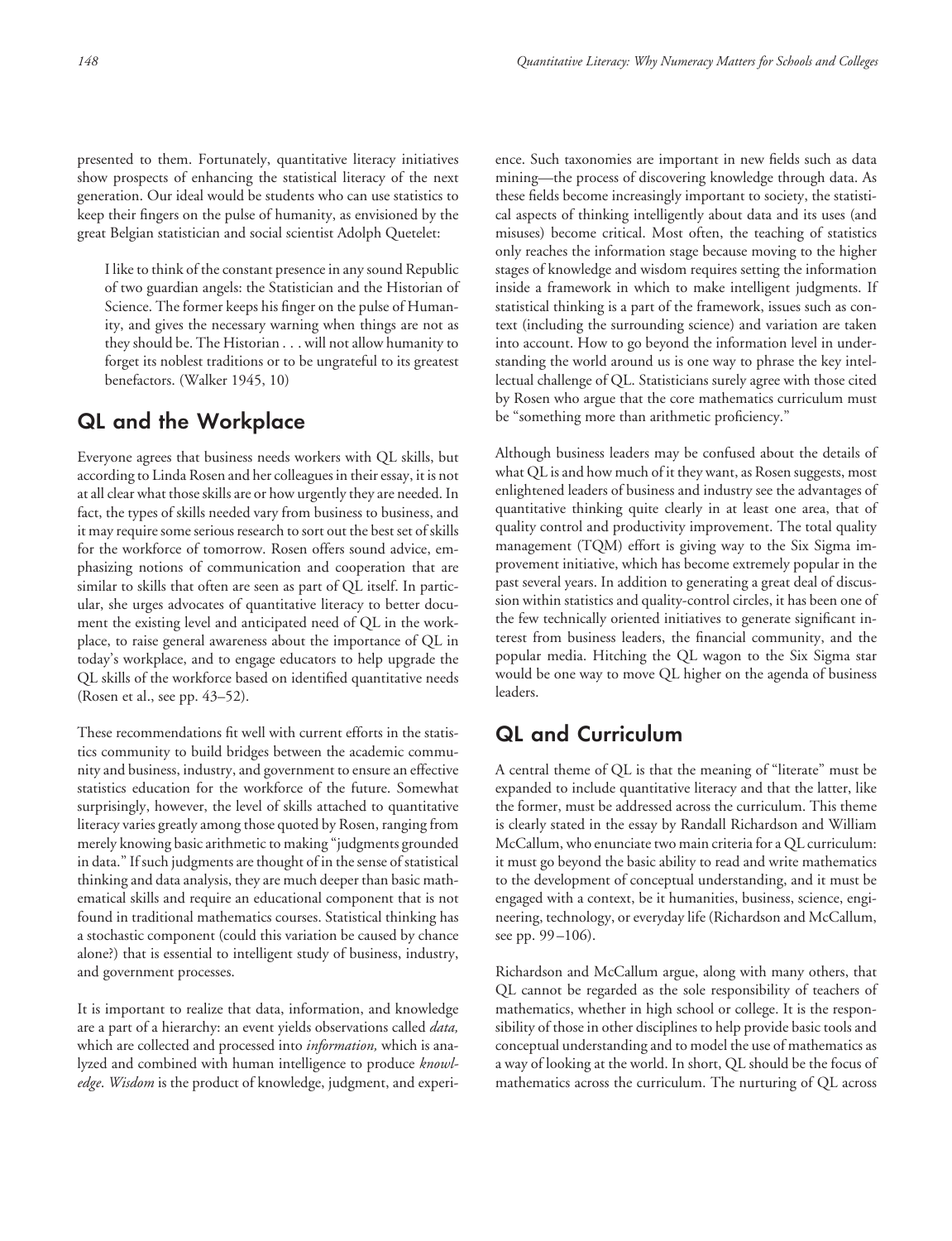the curriculum, however, requires strong administrative support and significant institutional change.

Those experienced with teaching statistics suggest that one way to garner administrative support and foster institutional change is to tie much of QL to the statistics curriculum, everywhere it is housed. The very lifeblood of statistics is context, and the current teaching of statistical thinking and modern data analysis is built around conceptual understanding (calculations are done by machine). Because it is *used* across the curriculum, in most colleges and universities statistics already is *taught* across the curriculum. It would make practical as well as pedagogical sense to anchor the expansion of QL to the statistics teaching efforts of colleges and universities. Indeed, some postsecondary institutions ranging from liberal arts colleges (Mt. Holyoke) to large research universities (Ohio State) have centered much of the quantitative reasoning component of their general education requirements on statistics courses.

# **QL and Mathematics**

Closely related to the issue of curriculum is the relationship between QL and mathematics. Deborah Hughes Hallett asserts in her essay that QL is the ability to identify and use quantitative arguments in everyday contexts, that it is more a habit of mind than a set of topics or a list of skills. QL is more about how mathematics is used than about how much mathematics a person knows. For this and other reasons, a call to increase QL is a call for a substantial increase in most students' understanding of mathematics. It is, therefore, not a dumbing down of rigor but an increase in standards. According to Hughes Hallett, this increase is essential because "the general level of quantitative literacy is currently sufficiently limited that it threatens the ability of citizens to make wise decisions at work and in public and private life" (Hughes Hallett, see p. 91).

Statisticians will find it interesting (and gratifying) that probability and statistics are the only subject areas that Hughes Hallett mentions specifically. Indeed, she finds the absence of these subjects in the education of many students remarkable given that they are so "extensively used in public and private life." Simply requiring more students to study advanced mathematics is not the answer: they actually must be taught QL by solving problems in context. Courses must demand "deeper understanding," which will require a coordinated effort to change both pedagogy and assessment.

Although there is much to agree with in Hughes Hallett's essay, statistics educators would probably disagree with the claim that ". . . the teaching of probability and statistics suffers from the fact that no one can agree on when or by whom these topics should be introduced." The statistics community played an important role in developing the NCTM standards (1989, 2000) and offers strong support for the data analysis and probability strand contained in these recommendations. Similarly, ASA has been involved in the expansion of the data analysis and probability section of the National Assessment of Educational Progress (NAEP) framework for the 2004 examination. The NCTM recommendations for all grade levels, which are reflected in the NAEP framework, call for instructional programs from prekindergarten through grade 12 that enable all students to:

. . . formulate questions that can be addressed with data and collect, organize, and display relevant data to answer them; select and use appropriate statistical methods to analyze data; develop and evaluate inferences and predictions that are based on data; understand and apply basic concepts of probability (NCTM 2000, 48).

With NSF support, ASA has developed a series of supplemental materials for teaching modern data analysis in the elementary, middle, and high school grades called, respectively, Exploring Statistics in the Elementary Grades, Quantitative Literacy, and Data Driven Mathematics. (See the education section at www.amstat.org or the Dale Seymour section of Pearson Learning at www.pearsonlearning.com.) These materials support and enhance the NCTM recommendations, and thus also the kinds of quantitative literacy that Hughes Hallett seeks.

The Advanced Placement (AP) Statistics course has become quite popular among high school teachers and students; its course description (see http://apcentral.collegeboard.com/repository/ ap01.cd\_sta\_4328.pdf ) reflects modern trends in data analysis that now are being emulated in some college courses. Statistics educators discovered long ago that classroom activities, laboratory activities, and group projects really work. The Mathematical Association of America (MAA) publication *Teaching Statistics: Resources for Undergraduate Instructors* showcases many examples of materials and programs that support this approach (Moore 2000). That the statistics community has rallied around these ideas is evidenced by the promulgation of good resources for hands-on, active teaching of statistics at both the school and college levels.

At the college level, both ASA and MAA have prepared guidelines concerning the undergraduate teaching of statistics. The ASA "Curriculum Guidelines for Undergraduate Programs in Statistical Science" encourages a broad range of programs that offer all students useful options beyond the traditional introductory course:

Undergraduate statistics programs should emphasize concepts and tools for working with data and provide experience in designing data collection and in analyzing real data that go beyond the content of a first course in statistical methods.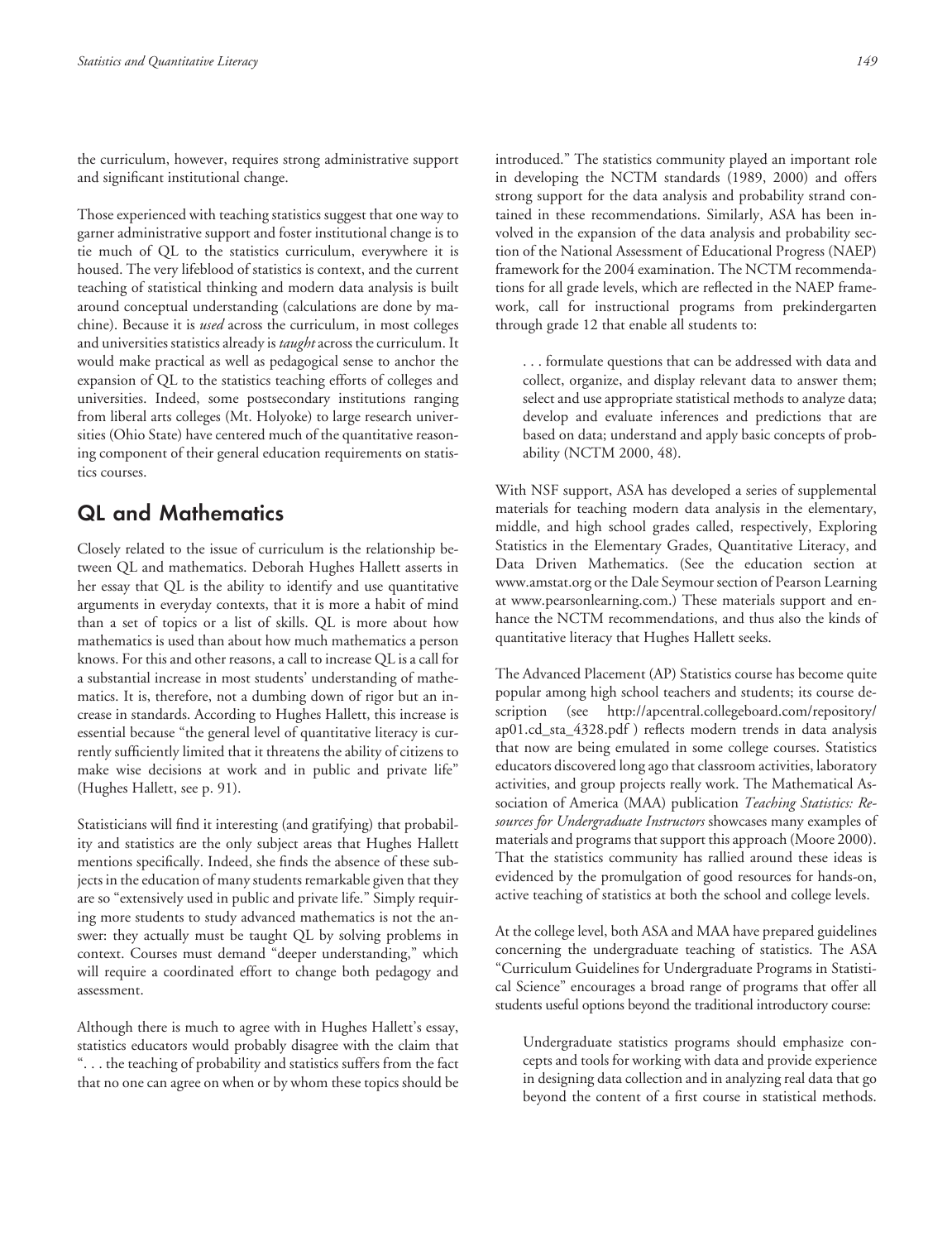The detailed statistical content may vary, and may be accompanied by varying levels of study in computing, mathematics, and a field of application. (ASA 2001, 1)

Reports from the MAA (CUPM 1993) recommend that all undergraduate mathematical sciences majors should have a datacentered statistics course. Taken together, the standards, guidelines, and curriculum materials fashioned by the statistics community (with support from the mathematics community) give solid evidence that many pieces of the "coordinated effort" needed to improve quantitative literacy are in place. The QL reform that may be coming should make good use of the projects and related ideas already afloat within the statistics education community.

To be honest, however, many statistics courses still are taught in a manner that misses the QL point. This is partly because tension always exists between breadth of coverage and deep understanding—the latter of most importance to QL. Although the statistics education community may have reached consensus on how to deal with the tension, this consensus does not always play out easily in the classroom. Courses serve many clients, some of whom demand coverage of many specific topics in statistical inference.

Jan de Lange's paper, also about QL and mathematics, introduces two new and important ideas (de Lange, see pp. 75–89). First, it extends the definition of quantitative literacy to the term "mathematical literacy" because of the indisputable fact that much more in mathematics is useful besides numbers. Indeed, many aspects of statistical thinking (which de Lange includes under the name "uncertainty" as one of his core phenomenological categories) are not about numbers as much as about concepts and habits of mind. For example, the idea of a lurking variable upsetting an apparent bivariate relationship with observational data is a conceptual idea, part of statistical thinking but not particularly about numbers. The notion that designed experiments are more reliable than observational studies is another very important nonquantitative idea.

De Lange's second important idea is that if mathematics were properly taught, the distinction between mathematical content and mathematical literacy "would be smaller than some people suggest it is now." The issue is part of the aforementioned tension between breadth of coverage and depth of understanding, but it also suggests a resolution of the dilemma of QL courses. Separate courses in QL create serious problems. First, students are pigeonholed into those capable of taking "real mathematics" and those who will only need QL, thereby entrenching two classes of students in a structure that serves the nation poorly. Second, although all students need to be quantitatively literate, there is growing evidence that those who take regular mathematics courses (and who in a segregated system may not encounter much QL) are not learning many of the critical thinking skills they need.

# **QL and Articulation**

Articulation of the K–16 mathematics curriculum is difficult to attain because it involves inextricably linked political and policy issues. Michael Kirst's essay (Kirst, see pp. 107–120) outlines the main areas of political tension: between professional leadership and political consensus, between flexible and specific standards, between dynamic standards and reasonable expectations for change, between professional leadership and public understanding of standards, between expectations and requirements. Progress toward improving articulation requires a clear signal up and down the line as to what is required. Part of that signal should be a clear message about QL.

As subject-matter standards and examinations have evolved in recent years, one of the widespread changes has been increased emphasis on data analysis and statistics; however, one of the main limiting factors is the quality of materials for teachers. "Any attempt to change mathematics curriculum," Kirst observes, "must involve rethinking textbook creation and adoption policies." Another limiting factor is the ever-present standardized examination. Multiple-choice basic skills tests do not adequately emphasize complex thinking skills such as statistical inference and multistep mathematical problem solving.

The statistics community would argue that an emphasis on statistics and QL in the mathematics curriculum could help alleviate some of these tensions. The movements to infuse school mathematics with data analysis and to enhance undergraduate statistics offerings owe much of their success to the fact that leaders from business and industry supported the efforts. It helped, of course, that these efforts began when quality improvement was a high national priority; that theme is still important for garnering support for statistics among business and political leaders. Another theme that allows statisticians to enter doors that might be more difficult for mathematicians to open is data: everyone is collecting tons of it and few know what to do with it. The public understands something of these issues. Indeed, many see the need for statistics education much more clearly than they see the need for mathematics education (although they might view statistics as a part of mathematics).

Will college faculty buy into an articulated program in mathematics education that includes a strong component of QL? Statistics faculty are likely to do so, if the success of the AP Statistics course and the support for the changes promoted by the NCTM standards and the NAEP framework are any indication. A QL emphasis would not look as radically new to a statistician as it might to a mathematician.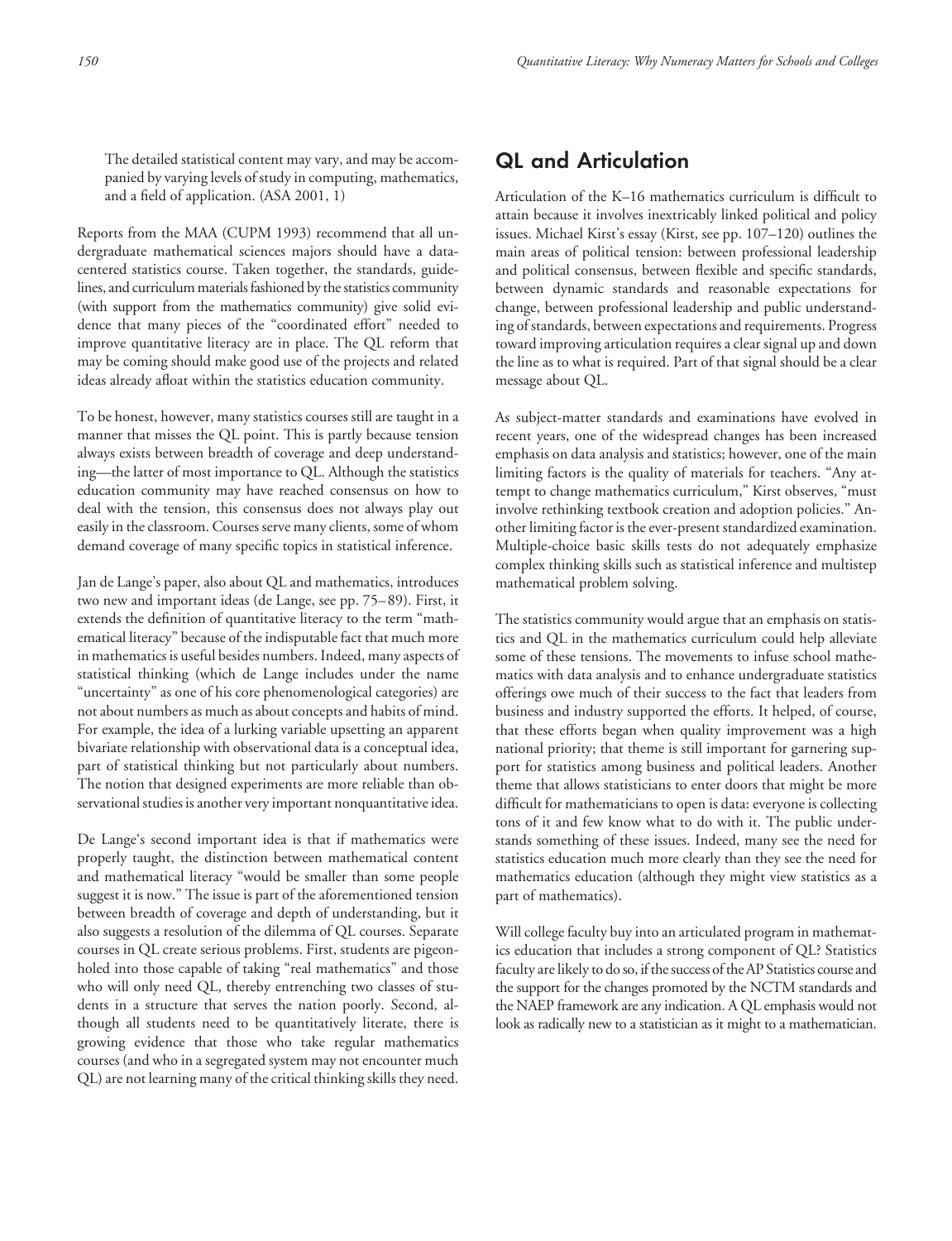#### **QL and Assessment**

Many of the exhortations in the background essays about the importance of assessment to a successful QL program are subsumed in the comprehensive and detailed paper by Grant Wiggins (Wiggins, see pp. 121–143). In Wiggins' view, echoed by others, "we have often sacrificed the primary client (the learner) in the name of accountability." Wiggins seeks to put the interests of the learner back in the center of assessment.

Assessment plays a central role in QL reform. Wiggins argues for a realignment of assessment with QL that puts more emphasis on open-ended, messy, and "authentic" assessment tasks. Much of this realignment will require challenging changes in the focus of traditional instruction, including much more formative (diagnostic) assessment. To develop reliable examples of high-quality assessment strategies that are focused on a few big ideas will require significant collaboration. In addition, instructors will need training to design, administer, and grade these new types of assessment.

Wiggins makes much of "context" but seems to use the term in at least two different ways. One relates to determining the source of a problem (who is asking the question, how was the information gathered, who is the answer for, what are relevant issues in the discipline that may affect the solution). Another suggests a more philosophical, historical point of view (where do laws or theorems come from, are they debatable, can you understand the history and how it affects our present state of knowledge). Although historical perspective is important, Wiggins seems to overemphasize the role of this type of context for beginning students. To statisticians, the first definition of context is absolutely essential for any problem; the second, although helpful for some problems, is not nearly as essential.

Data analysis problems usually have a built-in context that may make them easier for teachers to attack (although not many such examples are found in Wiggins' essay). They have less of the baggage of the years of formalism that has accompanied mathematics instruction and that can be difficult for new teachers to break free from.

Wiggins differentiates between "meaning making" and "statistical reasoning," whereas statisticians would not see these as so different. His interpretation of "meaning making" as "what is mathematics and why does it matter" seems a bit narrow. Many levels of reasoning and conceptual understanding are important in mathematics even when historical perspective is incomplete. The focus should be on students' abilities to reason with their own knowledge and "understand how it works," even if their ability to question and debate is limited. Mathematics that is relevant to students' direct experiences is more meaningful to many beginning

students than philosophical debates. The important message is that different experiences are meaningful to different students, and teachers need to be ready to provide students with a variety of contexts.

One of the main goals of mathematics education reform surely should be, as Wiggins claims, to make assessment design "more public, collaborative, and subject to ongoing peer review." This cannot be overemphasized, but teachers need more examples of how to do this, particularly for lower-level students. Although many of Wiggins' examples are quite grand, what teachers need are simpler tasks that could be assigned on a daily basis to help students learn to interpret and test their understanding. Fortunately, statistics educators have been thinking about authentic assessment for some time; B. L. Chance (1997) and J. B. Garfield (1994) give good overviews of current thinking on authentic assessment.

### **Conclusion**

Statistics and quantitative literacy have much in common. Although few would disagree with this, statisticians would probably argue that QL is mainly statistics while mathematicians and mathematics educators tend to argue that QL is only partly statistics. Statistics emphasizes context, design of studies, and a stochastic view of the world. Although statistics is clearly not the same as mathematics, nor even a part of mathematics, it uses mathematics as one of its main tools for practical problem solving. Being one of the most widely used of the mathematical sciences, statistics is well entrenched in many places across the curriculum. At the K–14 level, statistics already has embarked on a program that emphasizes active learning, much in the spirit recommended by modern cognitive science. All this suggests that students will reap dividends if the two disciplines work together.

Although statistics education has gained acceptance (even respect) over the past 15 years as a key component of the K–12 mathematics curriculum, this acceptance does not always translate into classroom practice. The taught curriculum is far from reconciled with the recommended curriculum. In addressing this challenge, statistics and QL should be mutually reinforcing. Simply put, statistics has opened the door for quantitative literacy. In his background essay on curriculum in grades 6–12, Lynn Arthur Steen argues that in a balanced curriculum, "[D]ata analysis, geometry, and algebra would constitute three equal content components in grades 6 to 8 and in grades 9 to 11" (Steen, see p. 66). "Real work yielding real results," he emphasizes, "must begin and end in real data" (see p. 59).

On the pedagogical side, statistics educators have learned to emphasize both engagement and relevance. There is ample evidence that both teachers and students like a hands-on, activity-based